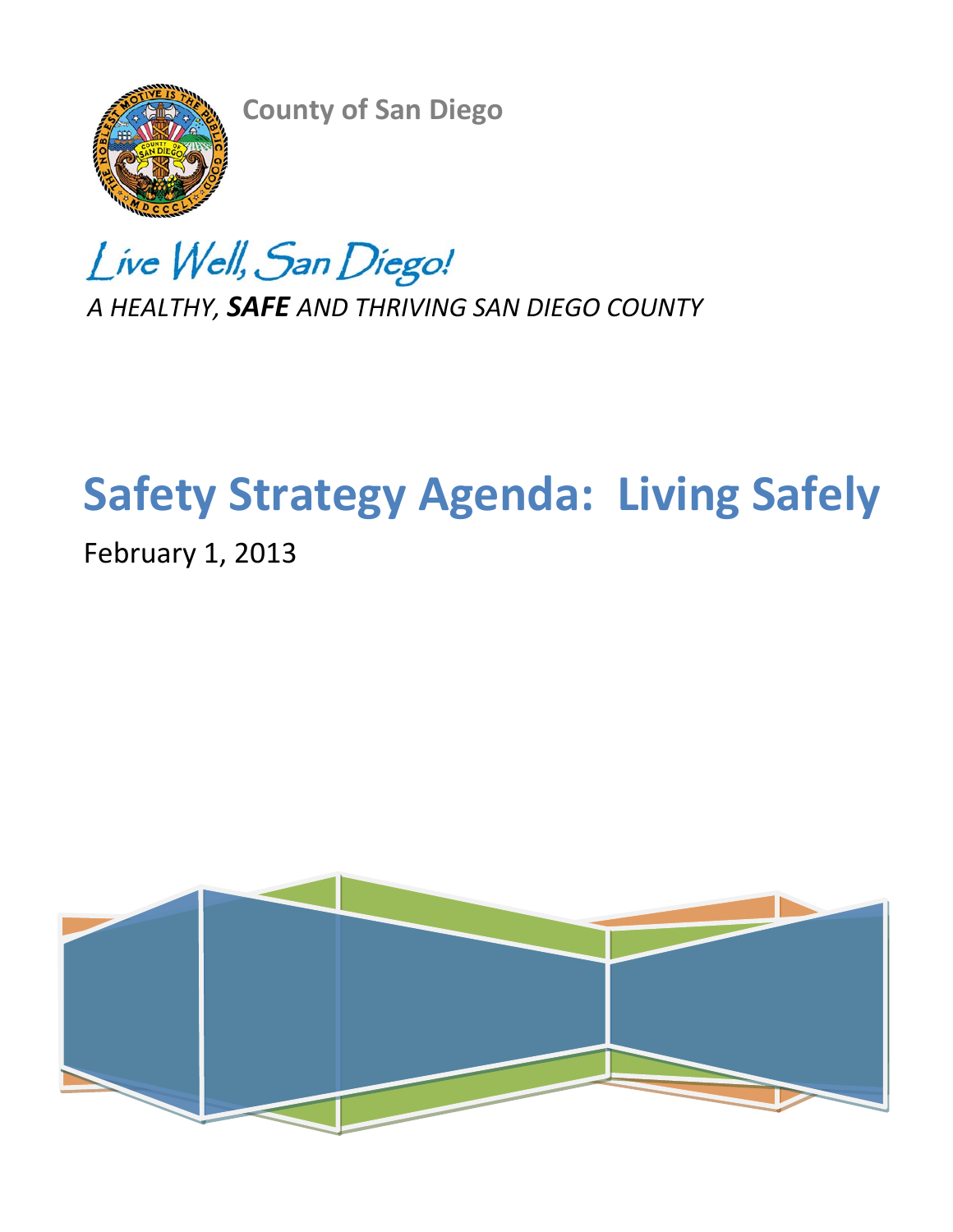# San Diego County Board of Supervisors



Greg Cox District One





Dave Roberts **District Three** 



Dianne Jacob District Two

**Ron Roberts District Four** 



**Bill Horn District Five** 

Sheriff **William D. Gore**



Chief Administrative **Officer Helen N. Robbins-Meyer**

**David Estrella** General Manager Community Services Group



Assistant Chief Administrative Officer/ Chief Operating Officer **Donald F. Steuer**

**Tracy Sandoval** General Manager Finance & General Government Group/ Auditor & Controller General Managers

**Nick Macchione** Agency Director Health and Human Services Agency

**Sarah E. Aghassi** General Manager Land Use & Environment Group



District Attorney **Bonnie M. Dumanis**

**Ron Lane** General Manager Public Safety Group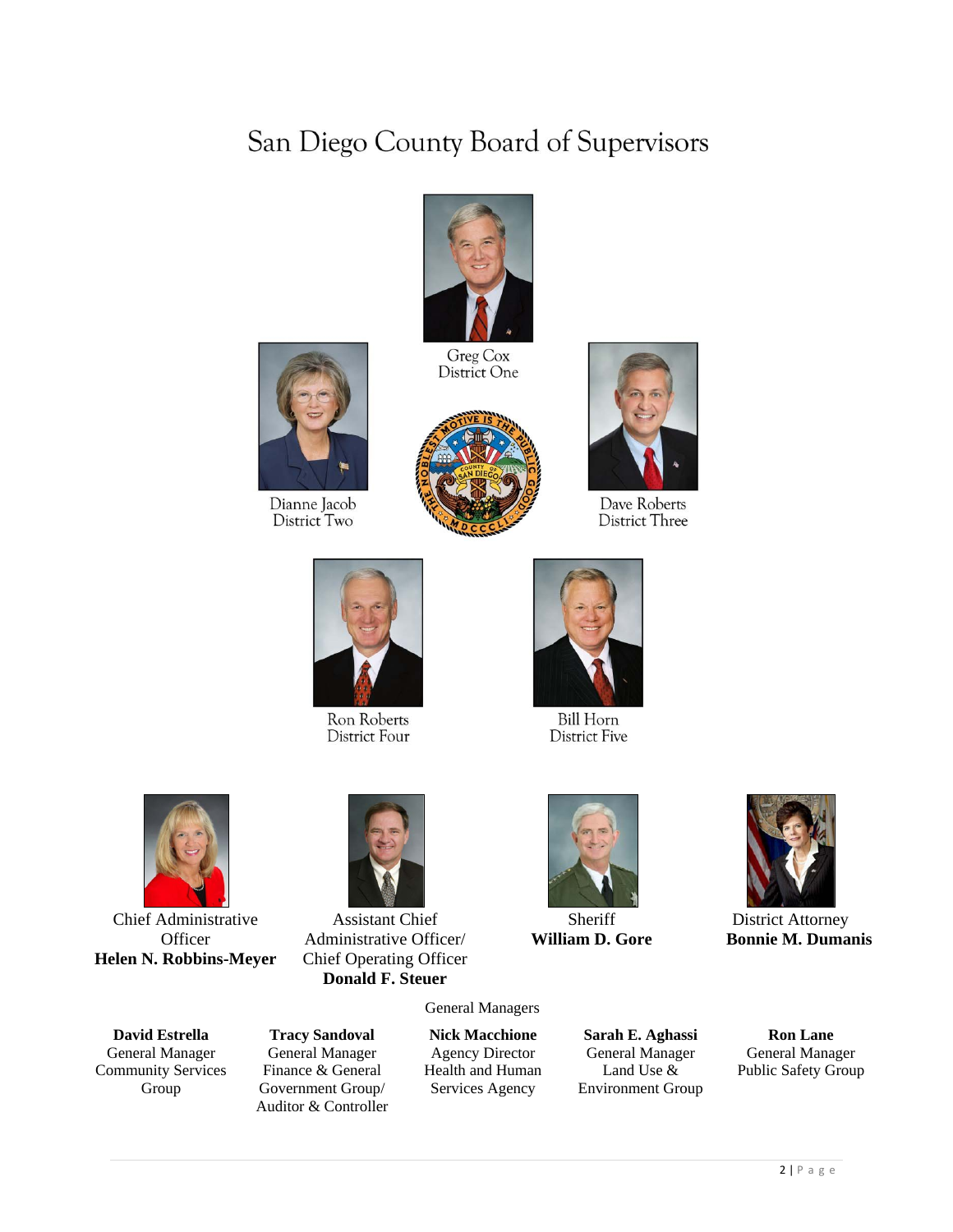# **Commitment to the Future**

*A County that is Healthy, Safe and Thriving.* This is the vision that guides County government. To achieve that vision, the County created *Live Well San Diego* – a 10-year vision that guides County services in support of healthy, safe and thriving communities. *Live Well San Diego* is designed to advance the overall well-being of the entire region and is being built with community involvement in a phased approach. In 2010, the County launched the first phase with the health strategy, "*Building Better Health.:* It provides a framework for how the County will integrate services, and in some cases change the way services are delivered, over the next 10 years to achieve a healthy San Diego County.

The second agenda, **Living Safely**, is summarized here and outlines the long-term strategy for supporting a comprehensive and coordinated approach to safety in local communities. Similarly, the County will design a long-term plan to support thriving communities. Together, these three plans will create a roadmap for achieving *A County that is Healthy, Safe and Thriving.*

# **Living Safely**

The Living Safely strategy addresses both the community's perception of overall safety in San Diego, as well as the actual incidence of crime and injury. This plan encompasses much of what we do today, but is intended to facilitate collaborative and cooperative policy development across various public agencies and with private sector partners to support enhanced policy and program alignment. In addition, this plan communicates the shared policy approach to make communities safer, to ensure that we are traveling in the same direction, in a coordinated approach, toward the same vision.

This strategy is focused on achieving three key outcomes over time, with the fundamental goal of making San Diego County one of the safest communities in the nation. To this end, we are committed to a San Diego region where:

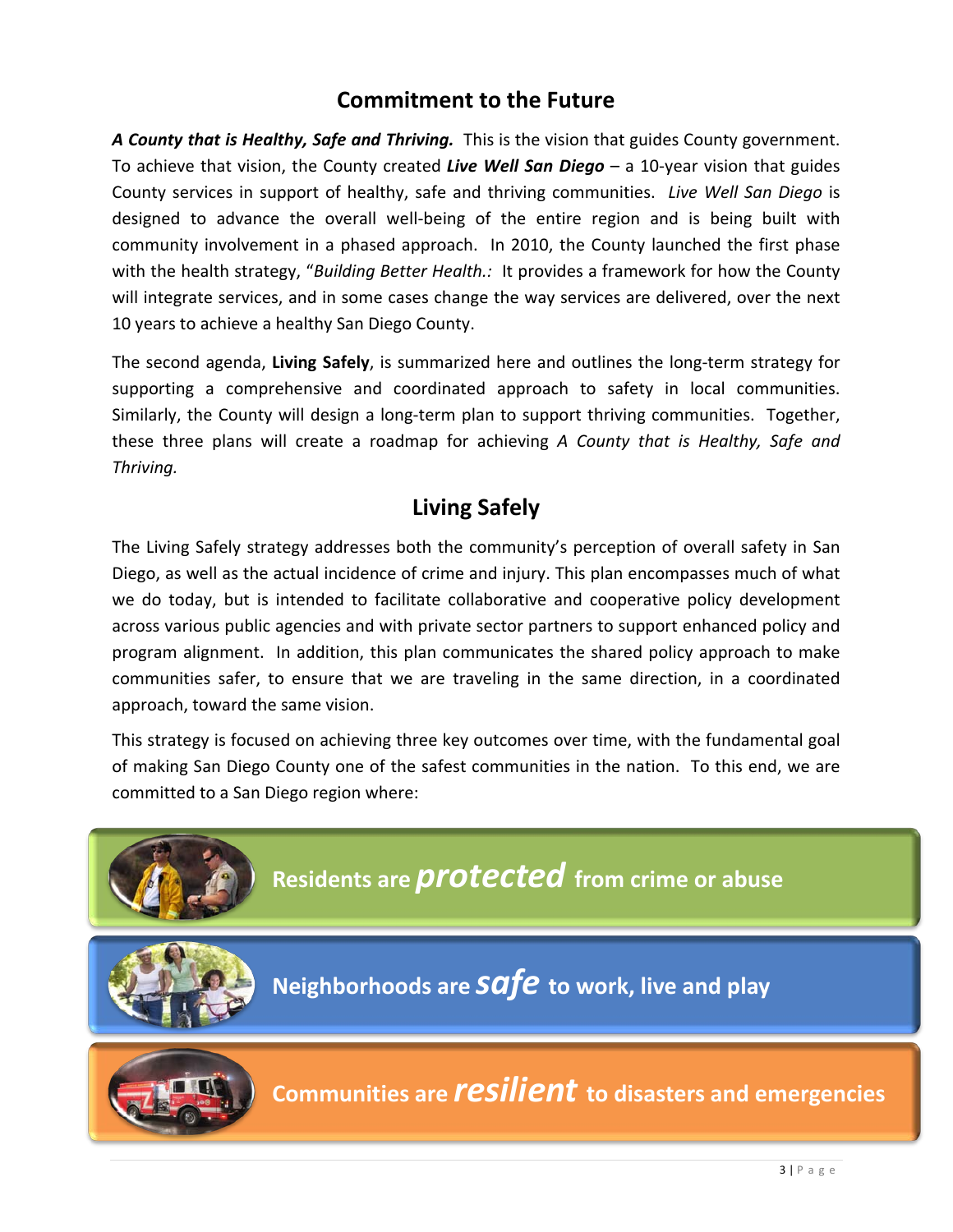This plan outlines the 10-year strategy to achieve these outcomes. Further, the strategy incorporates and is built on the four major themes of *Live Well San Diego* to ensure the development and implementation of a comprehensive approach to achieve these outcomes.

#### **A. Building a Better Service-Delivery System**



Services will be collaborative and innovative to maximize quality and eliminate waste. Resources will be leveraged and optimized to build a better safety system. This will result in an effective use of resources that allows us to target the highest risk and need areas and populations.

#### **B. Supporting Positive Choices for Safety**

Everybody wants to be safe. County residents will be given information to empower them to take action and responsibility for their own safety. Today, nearly half of all deaths investigated by the Medical Examiner are accidental deaths that might be avoided. Our region continues to be at risk from wildfires and other emergencies, threats that can be minimized by resilient communities. Therefore, this strategy builds on creating opportunities for residents to take action and put safety in their own hands, and identifies a process for engaging and empowering local communities to selforganize and act.

#### **C. Pursuing Policy and Environmental Changes**

Removing barriers to safety is important to both residents' perception of how safe they are and how safe residents truly are. This means creating or designing communities, through policy or regulatory action, where criminal activity is discouraged and healthy, positive activities are encouraged. This also means promoting policies that encourage community involvement in crime prevention and response, protect victims' rights, and further the "balanced approach" of holding offenders accountable while also providing access to rehabilitation.

#### **D. Improving the Culture Within**

Employees all play a role in making sure our region is safe. To truly achieve our vision and create *A County that is Healthy, Safe and Thriving* we must improve the culture from within. We will increase employee knowledge about what it means to be safe and about what all County departments do to support safety in our communities and workplace. Employee health and safety programs will emphasize fostering a safe workplace *and* a healthy, safe workforce, whether on or off the job.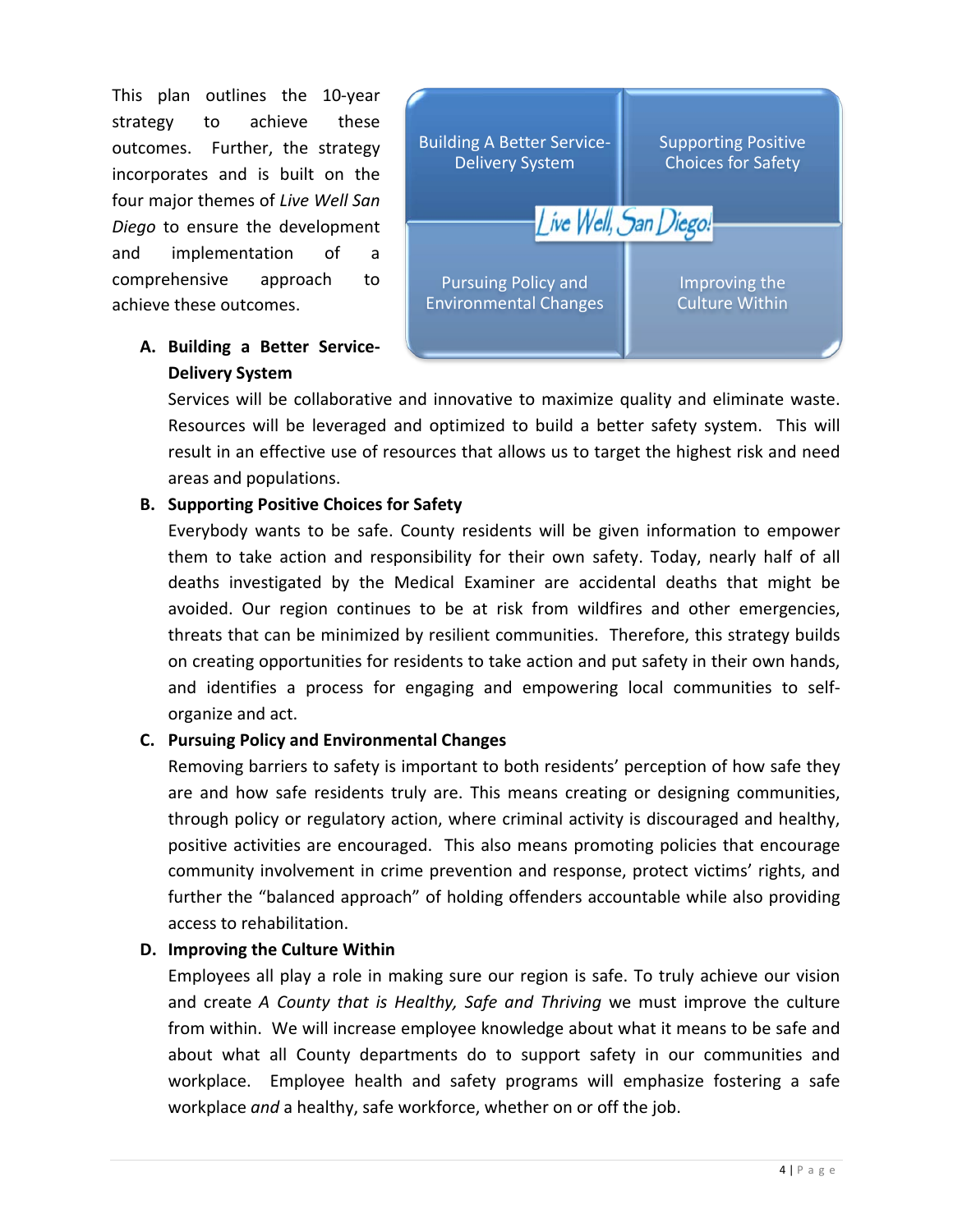

### **Why we need to act**

One key reason why San Diego is such an attractive place to live is that our metropolitan area has one of the lowest crime rates in the nation. Recent reports identify declining trends in both violent and property crime rates, with new 30-year lows reached in 2011. While there is no universal explanation for the downward trends, there are many factors offered for locally declining crime rates. Those factors include more aggressive crime prevention programs, specialized task forces targeting violent criminal activity, and legislative changes increasing the length of sentences for violent offenders. While it is true that crime rates have decreased across the country for the last two decades, San Diego continues to be one of the safest communities overall in the nation.

Crime rates are about much more than simply reducing the numbers of offenders and criminal incidents that occur. The goal of reducing victimization is at the heart of reducing crime rates and recidivism. Crime can affect all of us, either directly as victims ourselves or indirectly, as friends or family members of those who have been victimized, or as witnesses to a crime. The costs associated with crime not only impact our use of limited public resources, but also results in significant social costs that can impact well-being and quality of life within our communities.

However, many crimes go unreported to law enforcement agencies, particularly violent and property crimes, which reinforces the need for a comprehensive safety strategy that engages residents and communities in their own safety and creates a social trust within communities.

Keeping crime rates low will not "just happen;" it requires an aggressive and thoughtful strategy that targets the root causes of crime and addresses the key crime risk factors.

# **Our Strategy**

Criminal justice and social service agencies within San Diego are committed to a coordinated, collaborative approach to create a region where residents are protected from crime and abuse. Agencies within this County have already made an unprecedented commitment to working together to develop and implement strategies that improve public safety.

The County recognizes the special obligation it has to protect vulnerable populations from abuse and neglect, including children, older adults, and victims of domestic violence. Economic and demographic trends underscore the continuing importance of these efforts. Families are experiencing financial stress and the growing population of seniors is vulnerable not only to physical neglect and abuse but also financial abuse. This strategy reflects a commitment to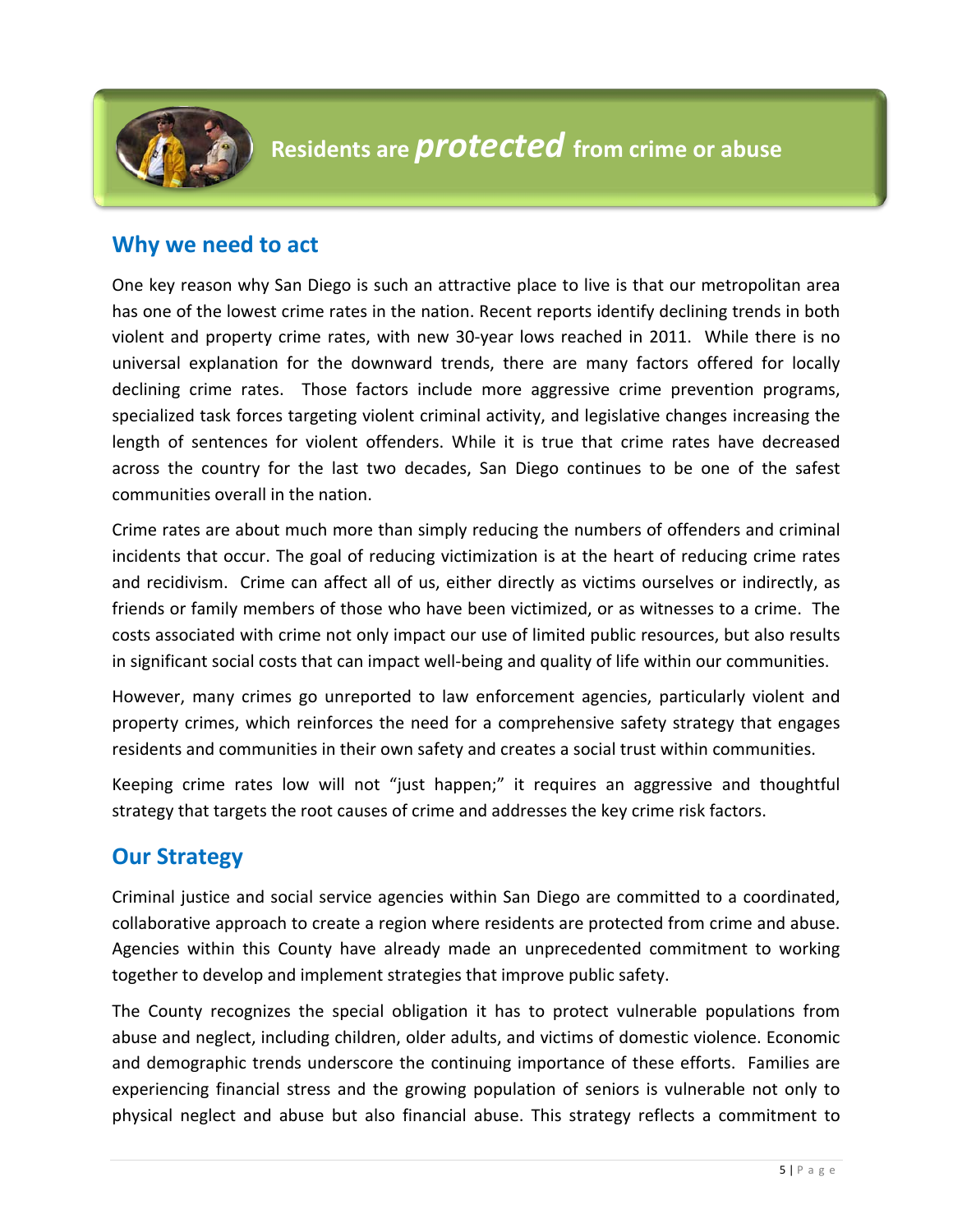strengthen our prevention and enforcement strategies to protect against abuse and neglect. County departments will work collaboratively with the community to proactively identify and address harmful situations. Stronger coordination between County services and partners will enhance response to these events and ensure supports services promote recovery.

Locally, our justice strategy has advanced a balanced-approach model that reduces crime by holding offenders accountable while providing them access to rehabilitation. This approach represents a calculated shift from the traditional approach that emphasized jail or prison time with minimal options for alternate custody or rehabilitative programs.

In developing this strategy we drew on a framework that identified the following guiding principles: Balanced Approach, Equity and Justice, Accountability of Offenders, Results-Oriented, Data Driven and Intelligence-Led Decision Making, Focus on Long-Term Strategies, Collaboration among Partners, and Innovation.

Using those guiding principles, this strategy sets goals that align in the following areas:

*Guiding Principles* Balanced Approach Equity and Justice Accountability of Offenders Results-Oriented Data Driven Decision Making Long-Term Strategies Collaboration Among Partners Innovation

- Promote strategies that *prevent* crime;
- Promote and implement strategies that *protect* residents from crime; and
- Promote a *balanced-approach* model that holds offenders accountable and reduces recidivism.

This strategy reflects an evolution in community safety: from narrowly-focused enforcement and crime prevention strategies of the past to a broader approach that supports an increased emphasis on the prevention of crime, and considers the underlying social and economic conditions that foster crime and victimization. Looking at patterns of economic and social problems, and crime and victimization in our neighborhoods makes it easier to see how and where to intervene. The key to reducing crime in the long-term is to focus on developing strong families, strong communities, and strong schools. By better understanding risk factors associated with offending and providing targeted intervention, we can improve outcomes.

These underlying conditions affect the key risk factors of crime: drug use, gangs, truancy and trauma. Identifying and intervening in these underlying and root causes of criminal behavior is critical.

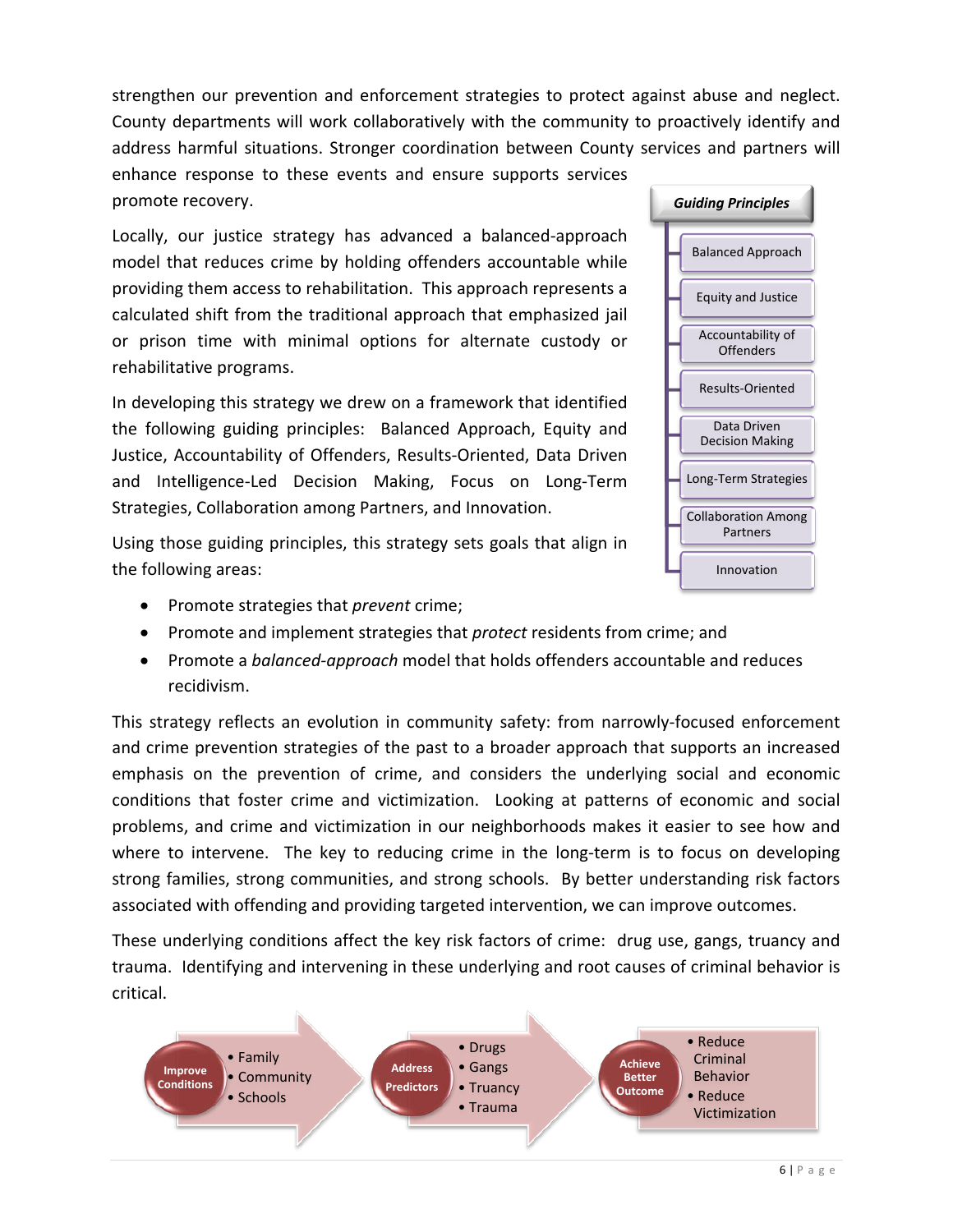The County has set out a number of goals to achieve a region where residents are protected from crime or abuse, which are detailed in the table at the end of this document. In achieving those goals, key strategies implemented by our criminal justice departments are outlined in the table below.

|                                                                                                                                                                                                   |                                                                                                                                                                                                    | <b>CRIMINAL JUSTICE STRATEGIES</b>                                                                                                                                                                                |                                                                                                                                                                                                                                       |  |  |
|---------------------------------------------------------------------------------------------------------------------------------------------------------------------------------------------------|----------------------------------------------------------------------------------------------------------------------------------------------------------------------------------------------------|-------------------------------------------------------------------------------------------------------------------------------------------------------------------------------------------------------------------|---------------------------------------------------------------------------------------------------------------------------------------------------------------------------------------------------------------------------------------|--|--|
|                                                                                                                                                                                                   |                                                                                                                                                                                                    | "Balanced-Approach" Model                                                                                                                                                                                         |                                                                                                                                                                                                                                       |  |  |
| Promote strategies that<br>prevent crime                                                                                                                                                          | <b>Promote and implement</b><br>strategies that protect<br>residents from crime                                                                                                                    | Provide for a strong,<br>collaborative criminal justice<br>system that holds offenders<br>accountable                                                                                                             | Reduce recidivism by<br>implementing engagement<br>and intervention strategies<br>that help create long-term<br>behavior change                                                                                                       |  |  |
| Focus on community-based<br>policing, stressing prevention,<br>early identification and timely<br>intervention by engaging<br>residents                                                           | Employ and expand data-driven<br>crime prevention and<br>intelligence-led policing<br>strategies to reduce crime at the<br>local and regional level                                                | Collaborate with justice partners<br>to ensure offenders are<br>appropriately detained or<br>sanctioned                                                                                                           | Assess offenders at the earliest<br>possible point in the system to<br>understand risk factors to<br>themselves and their community                                                                                                   |  |  |
| Use targeted patrols to address<br>evolving safety risks (warrant<br>sweeps, supervision checks,<br>DUI checkpoints, etc.)                                                                        | Employ highly skilled<br>supervision of offenders in the<br>community to mitigate new<br>crime offenses                                                                                            | Utilize the most serious<br>sanctions for the highest risk<br>offenders                                                                                                                                           | Promote systematic integration of<br>evidence-based principles in<br>collaboration with community<br>and justice partners                                                                                                             |  |  |
| Community outreach to educate<br>and employ prevention and<br>safety programs to reduce crime<br>and improve quality of life for<br>residents                                                     | Assist and advocate for victims<br>by educating them about their<br>rights, ensuring appropriate<br>victim restitution, and providing<br>appropriate notification of an<br>inmate's custody status | Implement immediate<br>consequences, such as flash<br>incarceration, to modify<br>behaviors through<br>proportionate and timely<br>sanctions                                                                      | Provide a continuum of custody-<br>based intervention services that<br>have been shown to reduce<br>recidivism and address<br>criminogenic, health and behavior<br>needs                                                              |  |  |
| Intervene early with at-risk<br>youth using community-based<br>and informal intervention and<br>expand diversion programs for<br>low-risk youth in the system to<br>prevent increased delinquency | Maintain a proactive law<br>enforcement presence and<br>focus efforts to minimize law<br>enforcement response times in<br>the unincorporated areas and<br>cities with whom we contract             | Ensure that high-risk offenders<br>under supervision are regularly<br>contacted in their homes, homes<br>are searched and offenders are<br>drug tested to ensure compliance<br>with conditions of release         | Provide transitional services that<br>link offenders to effective<br>community-based services and<br>monitor their use to increase<br>success in the community                                                                        |  |  |
|                                                                                                                                                                                                   |                                                                                                                                                                                                    | Ensure quality investigation and<br>crime analysis that leads to<br>successful identification and<br>prosecution of offenders,<br>provides closure to victims and<br>families, and holds offenders<br>accountable | Expand and improve access to<br>evidence-based services for<br>offenders, including<br>implementation of incentive and<br>sanctions models to provide<br>effective responses to offender<br>behavior in order to reduce<br>recidivism |  |  |



**Neighborhoods are** *safe* **to work, live and play**

# **Why we need to act**

Serious injuries and preventable deaths continue to be a major problem in San Diego. Nationally, preventable injuries send nearly 27 million Americans to hospital emergency rooms every year. In 2011, nearly half of all deaths investigated by the County's Medical Examiner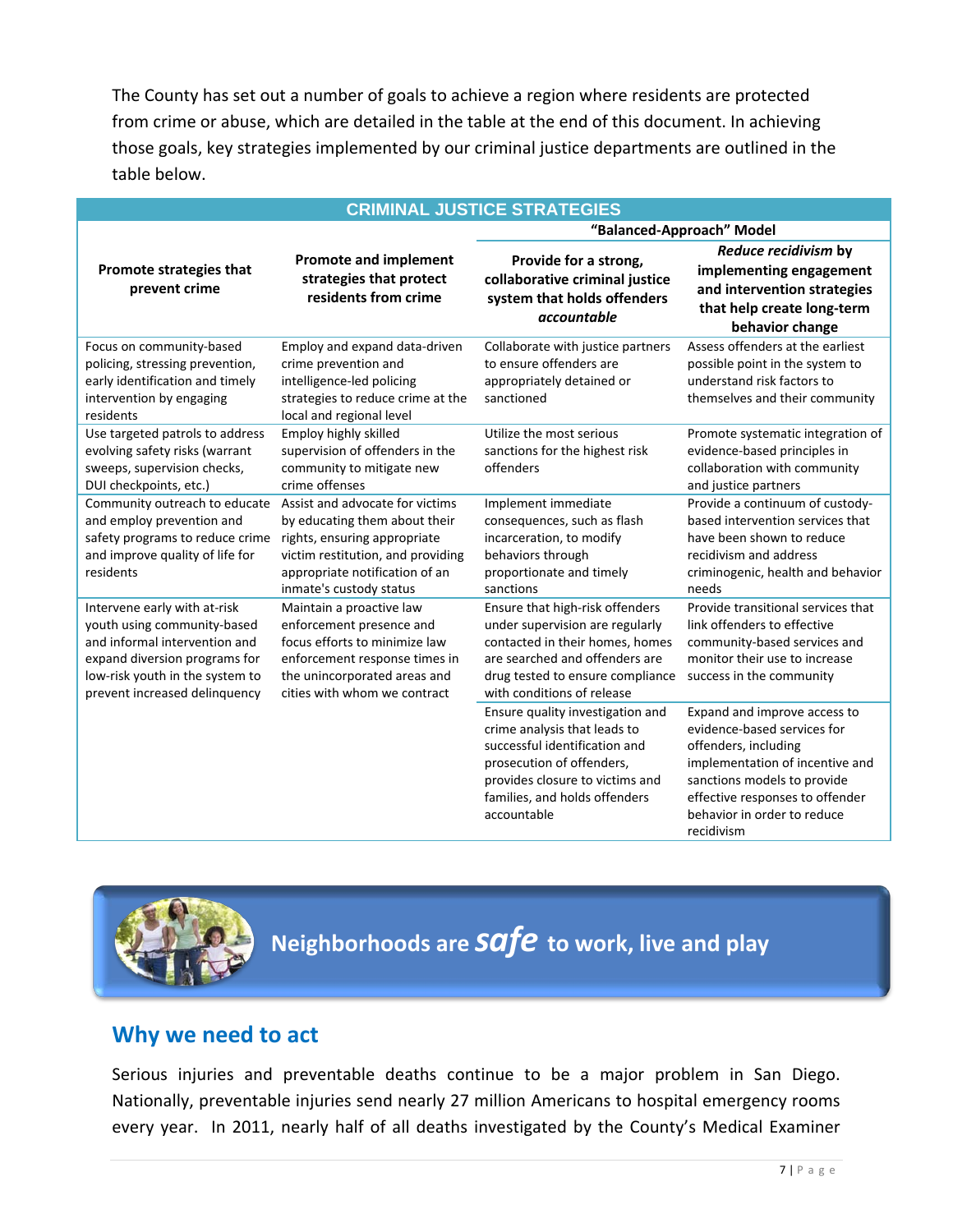were caused by accidents, such as car crashes and drowning. The personal devastation caused by a disabling injury or injury-related death is compounded by the actual costs and related economic burdens.

Isolation is a contributing factor to a variety of community safety problems. Isolated people and communities are at greater risk for injury or illness. Studies show that social isolation is linked to community and family violence, including domestic violence and child abuse, as well as a factor in a rising number of fall-related deaths and hospitalizations.

We need to act not just because of serious injuries or deaths, but also because abuse and other traumatic events cause serious and lasting harm. Each day, the County receives approximately 110 calls to the child abuse hotline and more than 40 calls to the adult protective services hotline. Exposure to abuse and traumatic events exacts a heavy toll and can shorten life spans. Studies show that people who suffer repeated trauma (six or more adverse childhood experiences) die as much as 20 years younger than expected, on average, than peers who were not abused or traumatized.

# **Our Strategy**

The physical and social attributes of our local neighborhoods affect how safe we feel – which, in turn, significantly affects our quality of life. This Living Safely strategy aims to improve the quality of life of all San Diego County residents, by proactively working to make our streets, parks, public spaces and buildings safer from crime and injury.

This comprehensive strategy to improve outcomes involves strengthening the social ties within neighborhoods to reduce isolation and supporting community design that promotes safety. This strategy also calls for promoting safety in the home, empowering individuals to lead safer lives, and incorporating protection into County employee wellness initiatives to maintain a healthy, safe and productive workforce. Equally important in our efforts is an understanding that community safety is a long-term process which requires providing information to residents that empower them to make positive choices for their own safety and the safety of their families.

In achieving this outcome, this strategy outlines goals that align in the following areas:

- Safe Neighborhoods;
- Safe Families; and
- Safe Workplaces.

#### Safe Neighborhoods

Ensuring neighborhoods are safe for residents to live, work and play through the implementation of crime prevention efforts has been, and will remain, a top priority for this County. But neighborhood safety is about much more than crime prevention. The County has a direct role in keeping our communities safe for all residents of the region – from the air that we breathe and the roads that we drive on, to the homes we live in.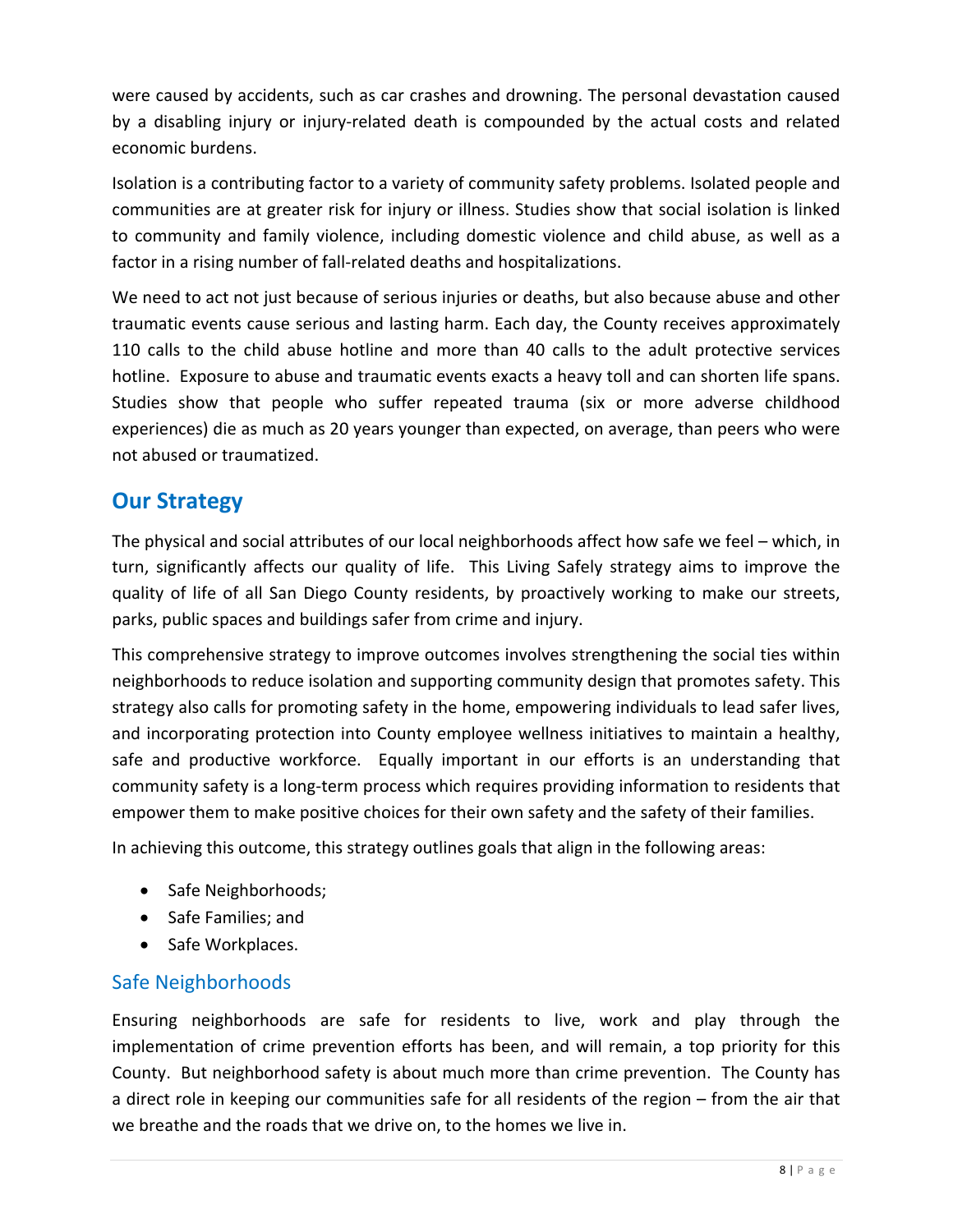The County has played a leadership role in building neighborhood safety, but there is always opportunity to improve our efforts. We will explore innovative action that strengthens coordination in service delivery among County departments and with our agency and sector partners. We will encourage residents and community organizations to be actively involved in making their neighborhoods safe by facilitating and supporting programs such as community watch groups, Retired Senior Volunteer Programs, safety programs within County-assisted housing, and other neighborhood safety programs including intergenerational programs bringing seniors and youth together to address neighborhood safety. We will promote the design of safe communities, supporting programs such as Safe Routes to Schools, so that children can walk or bike to school safely, and ensuring new development is located away from hazards. We will improve and expand upon our successful programs and regulatory efforts by leveraging new technologies and the latest information and proven methods whenever possible.

#### Safe Families

A key part of this strategy is the recognition that families and social connectedness have a significant impact on individual safety. This strategy aims to reduce the number of preventable deaths and injuries in our region. To this end, we will promote safety in the home and support families to take action to make their homes safe – from pool safety, to fall prevention, to defensible space requirements. We will enhance our outreach strategies to youth and families to warn them of the risks associated with unhealthy choices and behaviors and help connect them to resources within their communities. We will empower individuals to lead safer lives and support those who are recovering from traumatic life events. This includes those individuals who have been victimized – abused, neglected, or in some other way, impacted by a violent or criminal act. For those individuals who have been affected by a traumatic event, we will improve how services respond to their needs and ensure stronger coordination of care to promote recovery. By making our service system more sensitive to individuals affected by trauma, we can expect better outcomes and reduce re-entry or need for additional services.

#### Safe Workplaces

Workers who are healthy are happier and much more productive. This is also true when it comes to safety. By reducing accidents and injuries at the workplace, employers realize a direct monetary benefit in terms of reduction in lost work days and workers' compensation costs. The County will partner with the private sector to encourage safety in the workplace just as the County is already partnering with the private sector to promote a healthy workforce. By encouraging businesses to take action to create safe and healthy workplaces, the County is also helping the employer's financial "bottom line."

It is important that the County demonstrate its commitment to safety on behalf of its own workforce. Coinciding with the launch of Living Safely, the County entered its tenth year of the Work Safe/Stay Healthy (WSSH) initiative, the County's commitment to providing safety for its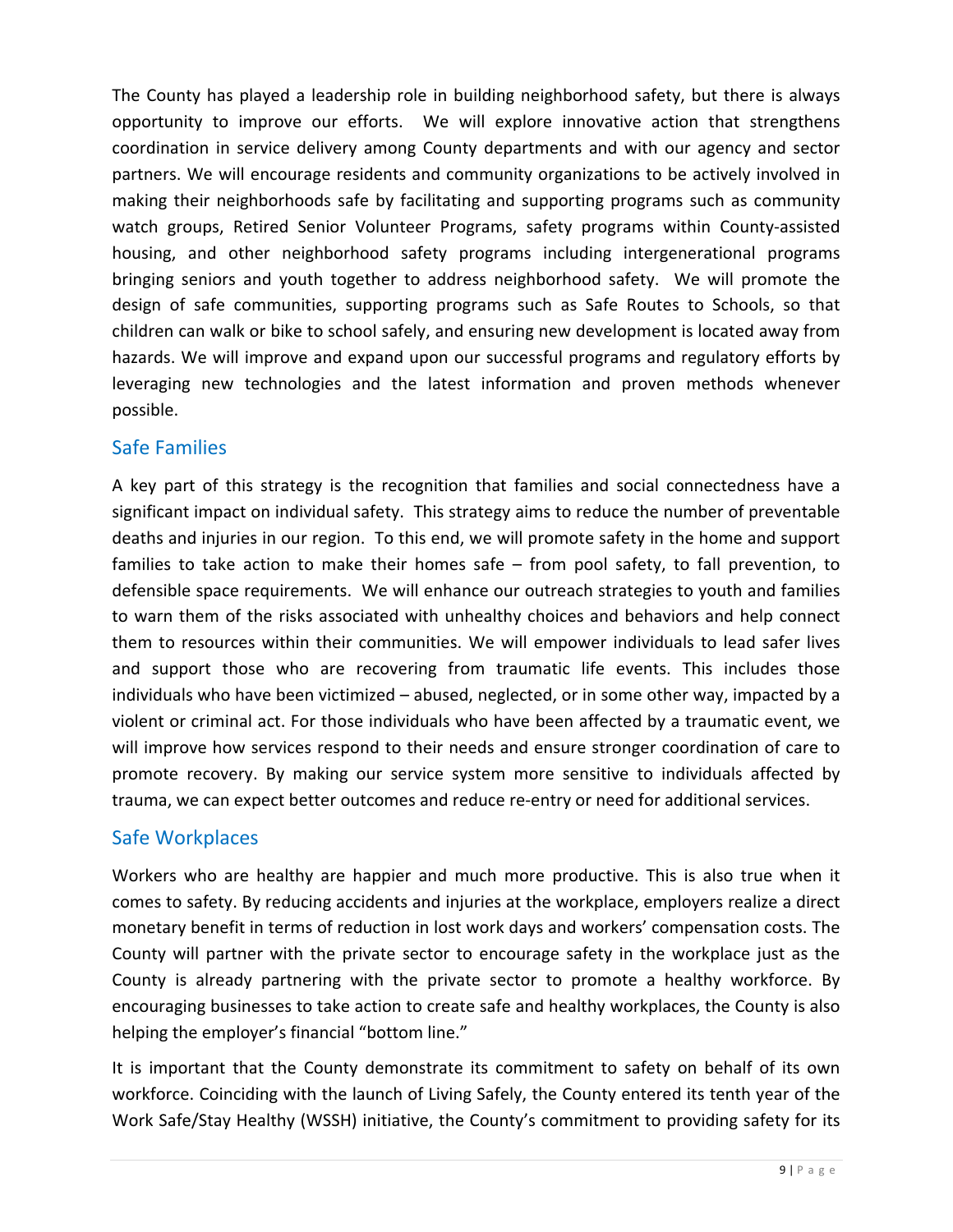own workforce. The 10-year anniversary of the WSSH program brings with it a renewed commitment and new efforts to infuse safety into our organization – in the design of our workplace and new ways to make safe and healthy changes in the way we live and work. To that end, the County will continue to educate and train employees on safety measures as they pertain to the workplace or workforce.

A safe County workforce is a win-win situation as employees better understand how to be safe whether on the job or off, but also are better informed while serving the residents of our county. This plan calls for a greater awareness of the impact of trauma on people that we serve and improving how front line staff identify and respond to those who have experienced trauma. Frontline employees will also learn about what to do to protect themselves from "secondary" trauma which can occur to those who routinely work with victims of trauma.



**Communities are** *resilient* **to disasters and emergencies**

# **Why we need to act**

Along with San Diego's idyllic location and weather comes the significant risk of natural and man-made disasters. Within the past decade, San Diego has endured two major firestorms and the topography of San Diego makes wildfire an enduring risk for which we must be ever vigilant. In addition, San Diego is located on or near several Pacific plate earthquake faults. However, it is not only wildfires and earthquakes that put our region at risk. Our geographic location as a border and port community, combined with our strong agricultural base, makes this region susceptible to other environmental and public health threats.

The County of San Diego has undertaken significant efforts to improve our region's ability to respond to emergencies and disasters. Still, natural and man-made risks show few signs of abating. With the financial burdens faced by our region, and across the nation, the County is challenged to think strategically and collaboratively about how we support local and regional efforts to leverage partnerships and empower public engagement in preparing for crises, responding quickly, and recovering more effectively.

# **Our Strategy**

Our Living Safely strategy recognizes that disaster preparedness, at both the community and personal level, is critical to the overall safety and resiliency of the region. Resiliency requires implementation of effective preparedness programs and incident management. It also requires leadership from public agencies and public engagement, well before incidents occur. Public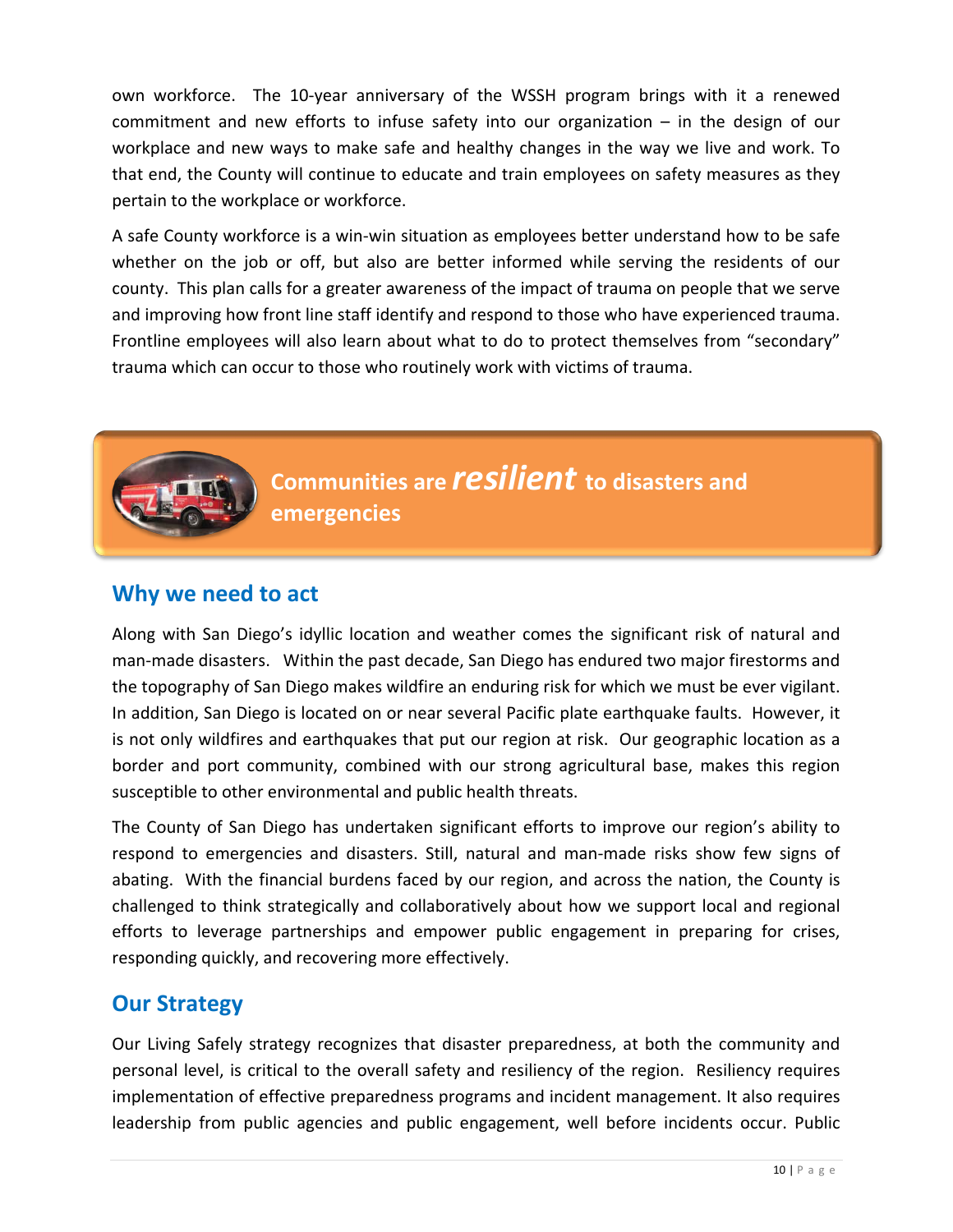engagement is not new and has been an integral part of our strategy in San Diego County, but this initiative emphasizes a commitment to strengthening resiliency through civil and community preparedness.

A resilient community requires three key components:

- Trained and Capable First Responders;
- Strong Emergency Management Capability; and
- An Engaged and Prepared Citizenry.

#### Trained and Capable First Responders

The San Diego region is fortunate to have very well-trained, well-led and well-equipped first responder agencies, including the Sheriff's Department, local police agencies, fire departments, Hazardous Incident Response Teams and a strong emergency management system. This Living Safely strategy focuses on maintaining and improving the ability of the first responders to quickly shift from their daily operations to breaking disasters or crises. San Diego's first responder agencies must have effective training, equipment and leadership to be able to do this. Several of our Living Safely objectives emphasize the development of contingency plans, training, and conducting routine disaster drills and exercises. In addition, this strategy sets the path for continued advancement of fire response capabilities in the backcountry, setting goals for enhanced and standardized training supporting the County's volunteer firefighting program.

#### Strong Emergency Management Capability

For a community to be resilient, it also needs strong emergency management and homeland security systems and operations that are in place. The County of San Diego Board of Supervisors has made a significant investment to create a coordinated emergency management system that has a known and practiced leadership structure and a sophisticated emergency operations center. Planning, training and exercises are part of this system, as are a robust joint information center and a redundant communications capacity. Having a high-quality and effective emergency management agency and system in San Diego is critical to resiliency.

The Living Safely strategy is designed to strengthen the Office of Emergency Services, County Emergency Medical Services and other agencies' ability to coordinate the community's overall risk management strategy, and oversee the development and execution of mitigation, response and recovery strategies. The ability to accelerate recovery and rebuild a community following a disaster is critical. The County's Advanced Recovery Initiative includes a comprehensive training program for County employees who serve as Disaster Service Workers and establishes pre-disaster contracts and agreements. Living Safely will leverage these advanced recovery efforts and development of our emergency workforce, as well as promote personal and family preparedness to ensure our emergency workforce is available and capable in times of need.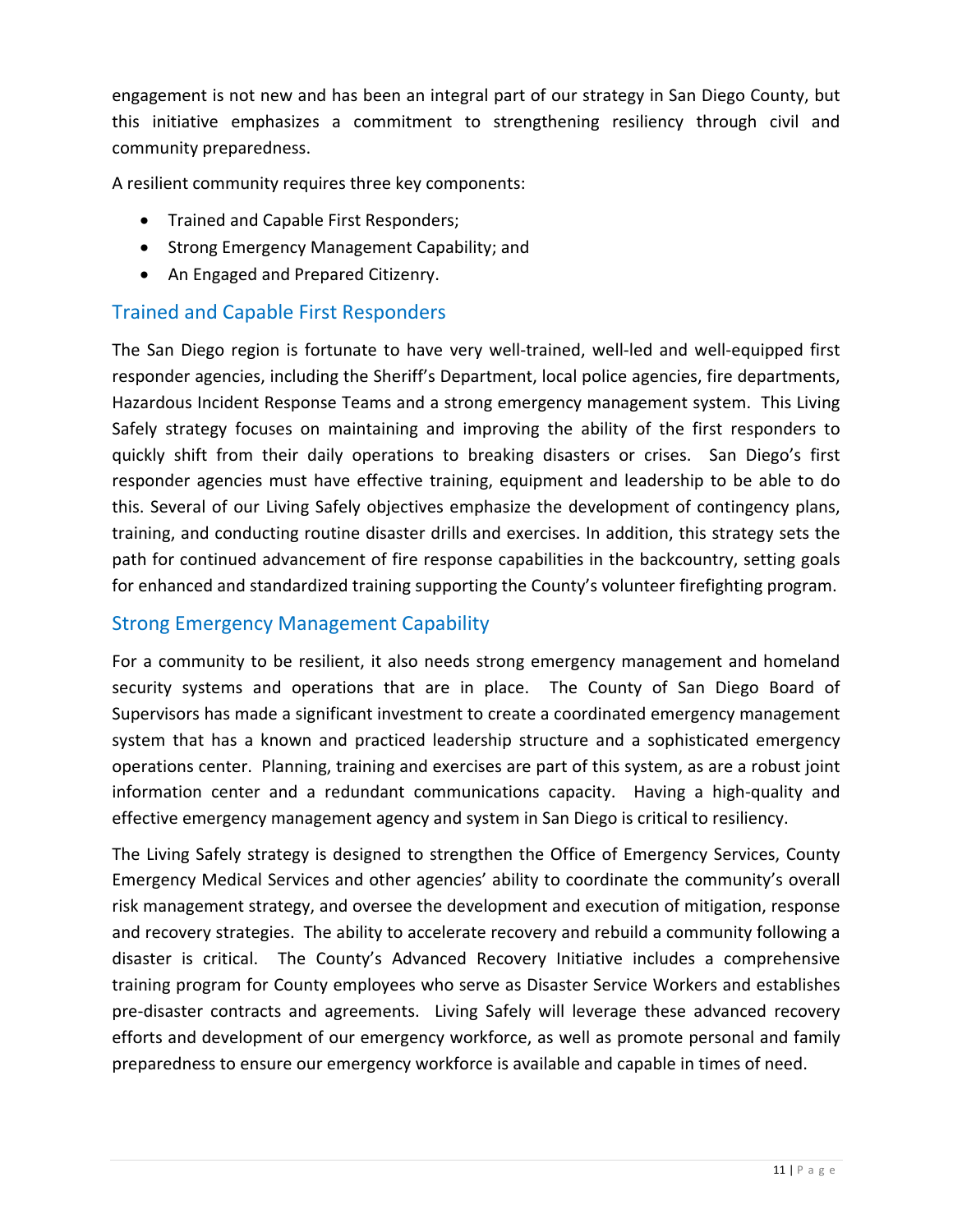## Engaged and Prepared Citizenry

The final piece of the resiliency triad is arguably the most important one - civil preparedness at both the community and resident level. While we generally think of first responders as the primary drivers in emergency response and management, the reality is that they make up less than one percent of our region's population and the other 99 percent must also be ready to respond. The size and geographic challenges can inhibit even the most comprehensive response planning efforts. That fact highlights the importance of engaging local communities to foster empowerment of its residents in self-organization and disaster preparedness.

Examples of a prepared public may take many forms, including:

- An alert citizenry that can observe and report suspicious activities of would-be terrorists.
- A prepared citizenry that knows what actions to take during and after an earthquake or wildfire to reduce the chance of injury, illness or death.
- A trained citizenry that can help neighbors and provide basic rescues and first aid.
- Engaged businesses that conduct disaster drills, and have emergency plans.
- A prepared citizenry that takes meaningful steps to reduce their home's risk to flooding, wildfires, etc.
- A risk-adverse citizenry that has adequate insurance to assist in a quick and full recovery.

This Living Safely strategy encourages and promotes residents to take important and meaningful steps to protect themselves and their families. In San Diego County, as in most of the United States, emergency response has been so successful that many residents feel they are "covered" and don't need to prepare – that if anything happens a fire truck will show up within minutes. To create a resilient community, it is imperative that we break down this "dependency attitude" and replace it with an "independency attitude."

Even as we highlight individuality, it is equally important that San Diego is unified in purpose and in action. A resilient San Diego can only be achieved through the creation of hundreds of resilient neighborhoods, businesses and districts. The Living Safely strategy promotes programs such as Citizen Corp., Community Emergency Response Teams, and public-private partnerships that provide avenues for citizens to unite in groups to make their piece of the community more resilient. This is a critical component of the resiliency equation.

# **Moving Forward**

#### **Partnerships**

This strategy is designed to be a cooperative approach with all our local partners, agencies and, most importantly, residents. The common public view of who is responsible for community safety is changing. While political leadership and local public agencies play a crucial role in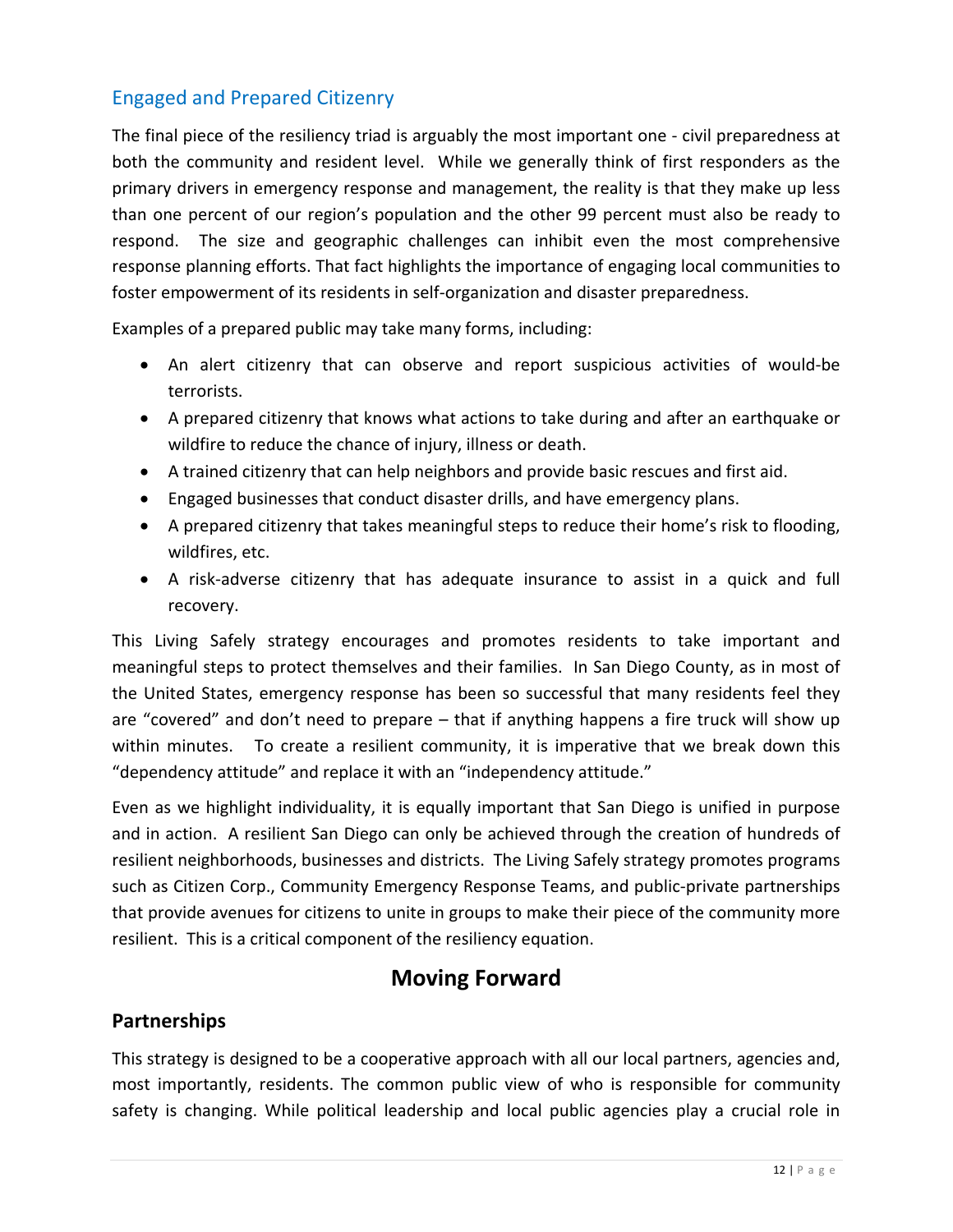protecting communities, there is also broader recognition that there must be engagement and partnerships at all levels and across jurisdictional boundaries. This evolution of community safety over the years heightens the need to mobilize these local partnerships. To this end, we will share this vision with our local partners and take advantage of every opportunity to coordinate our planning efforts.

#### **Evaluation**

A framework has been developed for *Live Well San Diego* that will evaluate our progress in achieving our vision of a healthy, safe and thriving county. This evaluation framework will identify the most valuable indicators and will bring together the three components of *Live Well San Diego* in a meaningful way.

The safety strategy presented here will be regularly monitored and annual reports will highlight successes in realizing the goals outlined in this ten year plan. Evaluation and reporting will be focused on the long-term measurement towards success. Today, the County successfully delivers many programs and services aimed at safeguarding residents. This safety strategy brings all of these services together in a cohesive and meaningful way, and challenges us to continuously improve the way in which we deliver those services. The early years of this strategy will be focused on communicating the strategy to residents and within the County organization. Consequently, the early evaluation years will reflect implementation progress, while the later years will highlight our progress toward improving long-term measures of safety.

#### **Conclusion**

Living Safely is the second component of the Board of Supervisors' three-part *Live Well San Diego* strategy. While the causes of crime and injury are complex, this safety strategy provides an overarching framework to guide our County in addressing the complex range of crime and safety issues within our region. This strategy is designed to be adaptable in addressing changing conditions and implementing evolving evidence-based practices. Living Safely provides a blueprint of how, over time, we can achieve our vision of a San Diego where we, our children and our grandchildren can live safely.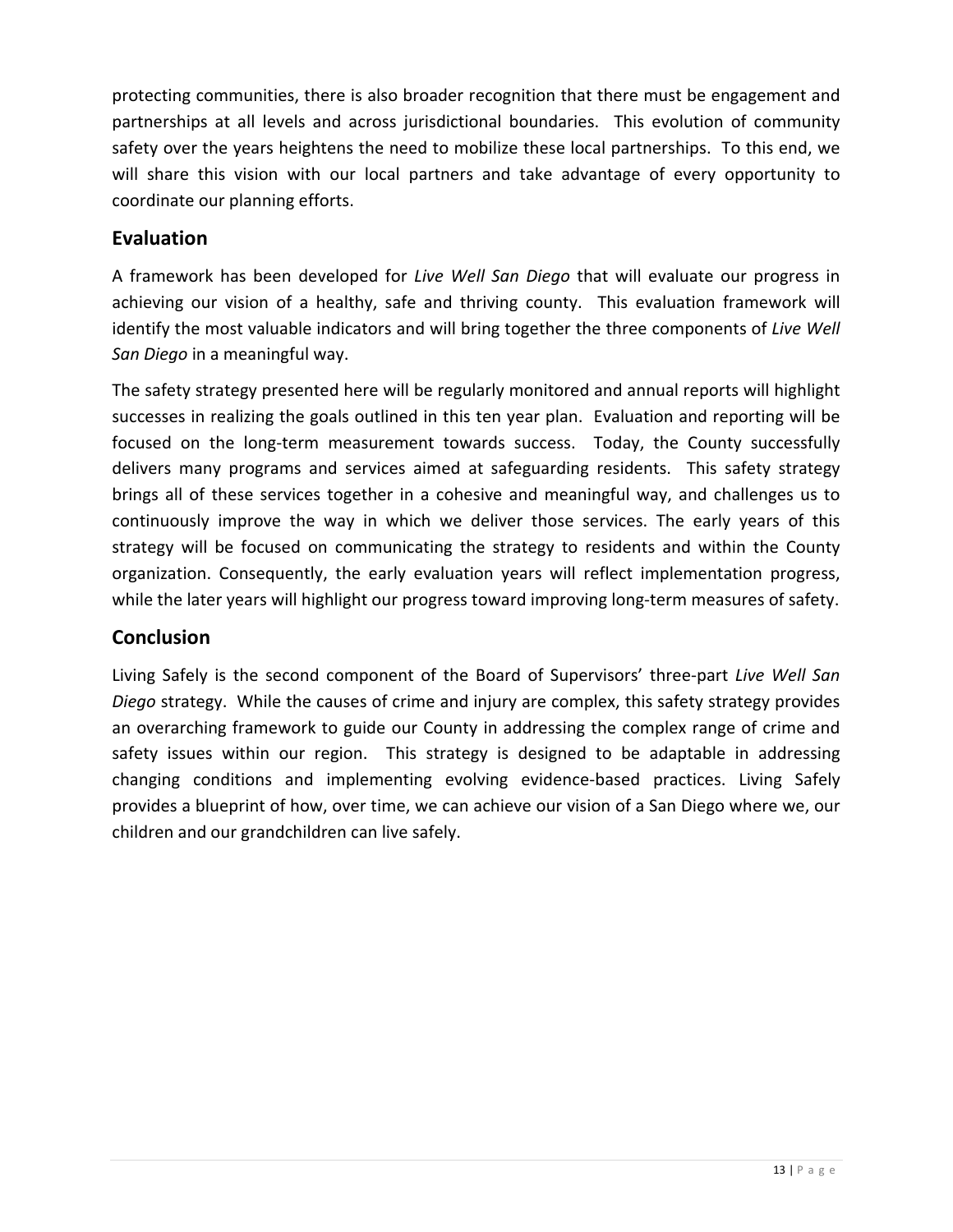|                                              |                                           |                                            |                                 |      | <b>MILESTONE TIMEFRAMES*</b>                                                                                                                                                                                                                                   |                          |                          |                          |  |  |
|----------------------------------------------|-------------------------------------------|--------------------------------------------|---------------------------------|------|----------------------------------------------------------------------------------------------------------------------------------------------------------------------------------------------------------------------------------------------------------------|--------------------------|--------------------------|--------------------------|--|--|
| Building A Better<br>Service-Delivery System | Supporting Positive<br>Choices for Safety | Pursuing Policy and<br>Environment Changes | Improving the Culture<br>Within |      |                                                                                                                                                                                                                                                                | FY12-13<br>to<br>FY13-14 | FY14-15<br>to<br>FY16-17 | FY17-18<br>to<br>FY19-20 |  |  |
|                                              |                                           |                                            |                                 |      | <b>Outcome 1: Residents are protected from crime or abuse</b>                                                                                                                                                                                                  |                          |                          |                          |  |  |
|                                              |                                           |                                            |                                 |      | Promote strategies that prevent crime                                                                                                                                                                                                                          |                          |                          |                          |  |  |
| X                                            |                                           |                                            |                                 | 1.1  | Focus on community-based policing, stressing prevention, early<br>identification and timely intervention by engaging residents                                                                                                                                 | $\checkmark$             |                          |                          |  |  |
| X                                            |                                           |                                            |                                 | 1.2  | Use targeted patrols to address evolving safety risks                                                                                                                                                                                                          | $\checkmark$             |                          |                          |  |  |
| X                                            |                                           |                                            |                                 | 1.3  | Increase public awareness and education on the importance of<br>reporting abuse and neglect of anyone, especially children,<br>vulnerable adults, seniors and animals                                                                                          | ✓                        |                          |                          |  |  |
| X                                            |                                           |                                            |                                 | 1.4  | Prevent abuse and neglect through stronger coordination<br>between County services to better identify and target those at<br>risk                                                                                                                              |                          |                          |                          |  |  |
| X                                            |                                           |                                            |                                 | 1.5  | Intervene early with at-risk youth using community-based and<br>informal intervention and expand diversion programs for youth<br>in the system to prevent increased delinquency                                                                                | ✓                        |                          |                          |  |  |
|                                              | X                                         |                                            |                                 | 1.6  | Offer screening, brief intervention and referral to address risk<br>factors associated with developing substance abuse problems,<br>mental illness, or vulnerability to domestic violence, along with<br>factors that put someone at risk of criminal behavior |                          | ✓                        |                          |  |  |
|                                              |                                           |                                            |                                 |      | Promote and implement strategies that protect residents from crime                                                                                                                                                                                             |                          |                          |                          |  |  |
| x                                            |                                           |                                            |                                 | 1.7  | Protect residents from abuse and neglect through stronger<br>coordination between County services to enhance response and<br>improve support services for those impacted                                                                                       |                          |                          |                          |  |  |
| X                                            |                                           |                                            |                                 | 1.8  | Employ and expand data-driven crime prevention and<br>intelligence-led policing strategies to reduce crime at the local<br>and regional level                                                                                                                  | $\checkmark$             |                          |                          |  |  |
| X                                            |                                           |                                            |                                 | 1.9  | Maintain a proactive law enforcement presence and focus<br>efforts to minimize law enforcement response times in the<br>unincorporated areas and the cities with whom we contract                                                                              | $\checkmark$             |                          |                          |  |  |
|                                              |                                           | X                                          |                                 | 1.10 | Assist and advocate for victims by educating them about their<br>rights, ensuring appropriate victim restitution, and providing<br>appropriate notification of an inmate's custody status                                                                      | $\checkmark$             |                          |                          |  |  |
|                                              |                                           |                                            |                                 |      | Promote a balanced-approach model that holds offenders accountable and reduces recidivism                                                                                                                                                                      |                          |                          |                          |  |  |
| X                                            |                                           |                                            |                                 | 1.11 | Ensure quality investigation and crime analysis that leads to<br>successful identification and prosecution of offenders, provides<br>closure to victims and families, and holds offenders accountable                                                          | $\checkmark$             |                          |                          |  |  |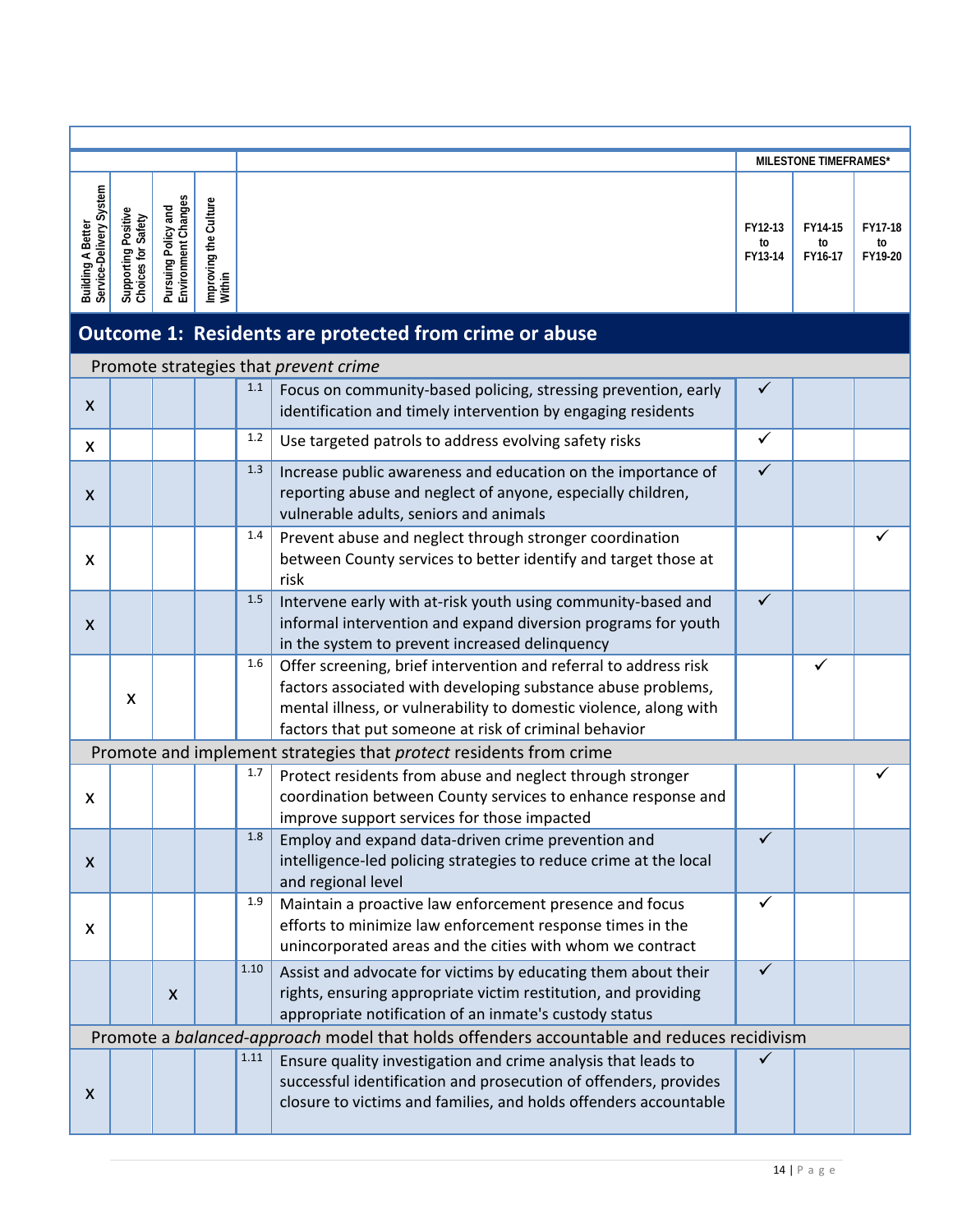|                                              |                                           |                                            |                                 |          | <b>MILESTONE TIMEFRAMES*</b>                                                                                                                                                                                                                                                 |                          |                          |                          |
|----------------------------------------------|-------------------------------------------|--------------------------------------------|---------------------------------|----------|------------------------------------------------------------------------------------------------------------------------------------------------------------------------------------------------------------------------------------------------------------------------------|--------------------------|--------------------------|--------------------------|
| Building A Better<br>Service-Delivery System | Supporting Positive<br>Choices for Safety | Pursuing Policy and<br>Environment Changes | Improving the Culture<br>Within |          |                                                                                                                                                                                                                                                                              | FY12-13<br>to<br>FY13-14 | FY14-15<br>to<br>FY16-17 | FY17-18<br>to<br>FY19-20 |
| X                                            |                                           |                                            |                                 | 1.12     | Implement immediate consequences, such as flash<br>incarceration, to modify behaviors through proportionate and<br>timely sanctions                                                                                                                                          | $\checkmark$             |                          |                          |
| X                                            |                                           |                                            |                                 | 1.13     | Utilize the most serious sanctions for the highest risk offenders                                                                                                                                                                                                            | $\checkmark$             |                          |                          |
| X                                            |                                           |                                            |                                 | 1.14     | Ensure that high-risk offenders under supervision are regularly<br>contacted in their homes, homes are searched and offenders<br>are drug tested to ensure compliance with conditions of release                                                                             | $\checkmark$             |                          |                          |
| X                                            |                                           |                                            |                                 | 1.15     | Expand and improve access to evidence-based services for<br>offenders, including implementation of incentive and sanctions<br>models to provide effective responses to offender behavior in<br>order to reduce recidivism                                                    |                          | ✓                        |                          |
|                                              | X                                         |                                            |                                 | 1.16     | Provide a continuum of custody-based intervention services<br>that have been shown to reduce recidivism and address health<br>and behavioral needs                                                                                                                           |                          | ✓                        |                          |
|                                              | $\boldsymbol{\mathsf{X}}$                 |                                            |                                 | 1.17     | Provide transitional services that link offenders to effective<br>community-based services and monitor their use to increase<br>success in the community                                                                                                                     |                          | ✓                        |                          |
|                                              |                                           | $\boldsymbol{\mathsf{X}}$                  |                                 | $1.18\,$ | Collaborate with justice partners to ensure offenders are<br>appropriately detained or sanctioned                                                                                                                                                                            | $\checkmark$             |                          |                          |
|                                              |                                           |                                            |                                 |          | Outcome 2: Neighborhoods are safe to work, live and play                                                                                                                                                                                                                     |                          |                          |                          |
|                                              |                                           | Safe Neighborhoods                         |                                 |          |                                                                                                                                                                                                                                                                              |                          |                          |                          |
| X                                            |                                           |                                            |                                 | 2.1      | Enhance processes that allow for proactive notifications (i.e.<br>beach closures, boil water orders) and public feedback (i.e.<br>potholes, mosquito breeding locations, code violations) on<br>safety risks                                                                 | ✓                        |                          |                          |
| X                                            |                                           |                                            |                                 | $2.2\,$  | Protect communities from exposure to hazardous materials<br>through planning, permitting, inspections and response                                                                                                                                                           | $\checkmark$             |                          |                          |
| X                                            |                                           |                                            |                                 | 2.3      | Ensure public roadways are maintained to enhance roadway<br>safety                                                                                                                                                                                                           | $\checkmark$             |                          |                          |
|                                              | X                                         |                                            |                                 | 2.4      | Encourage residents and community organizations to be<br>actively involved in making neighborhoods safe (i.e. graffiti<br>removal and clean-up crews, neighborhood safety programs,<br>Retired Senior Volunteer Program, Resident Leadership<br>Academy, faith-based groups) | $\checkmark$             |                          |                          |
|                                              |                                           | $\boldsymbol{X}$                           |                                 | 2.5      | Enhance the provision of data and analysis to help communities<br>take action to improve safety                                                                                                                                                                              |                          | ✓                        |                          |
|                                              |                                           | $\boldsymbol{\mathsf{x}}$                  |                                 | 2.6      | Promote the design of communities to reduce crime and be safe<br>places to live, work and play (i.e. Safe Routes to Schools, crime-<br>free multi-housing certification, alcohol outlet licensing)                                                                           | ✓                        |                          |                          |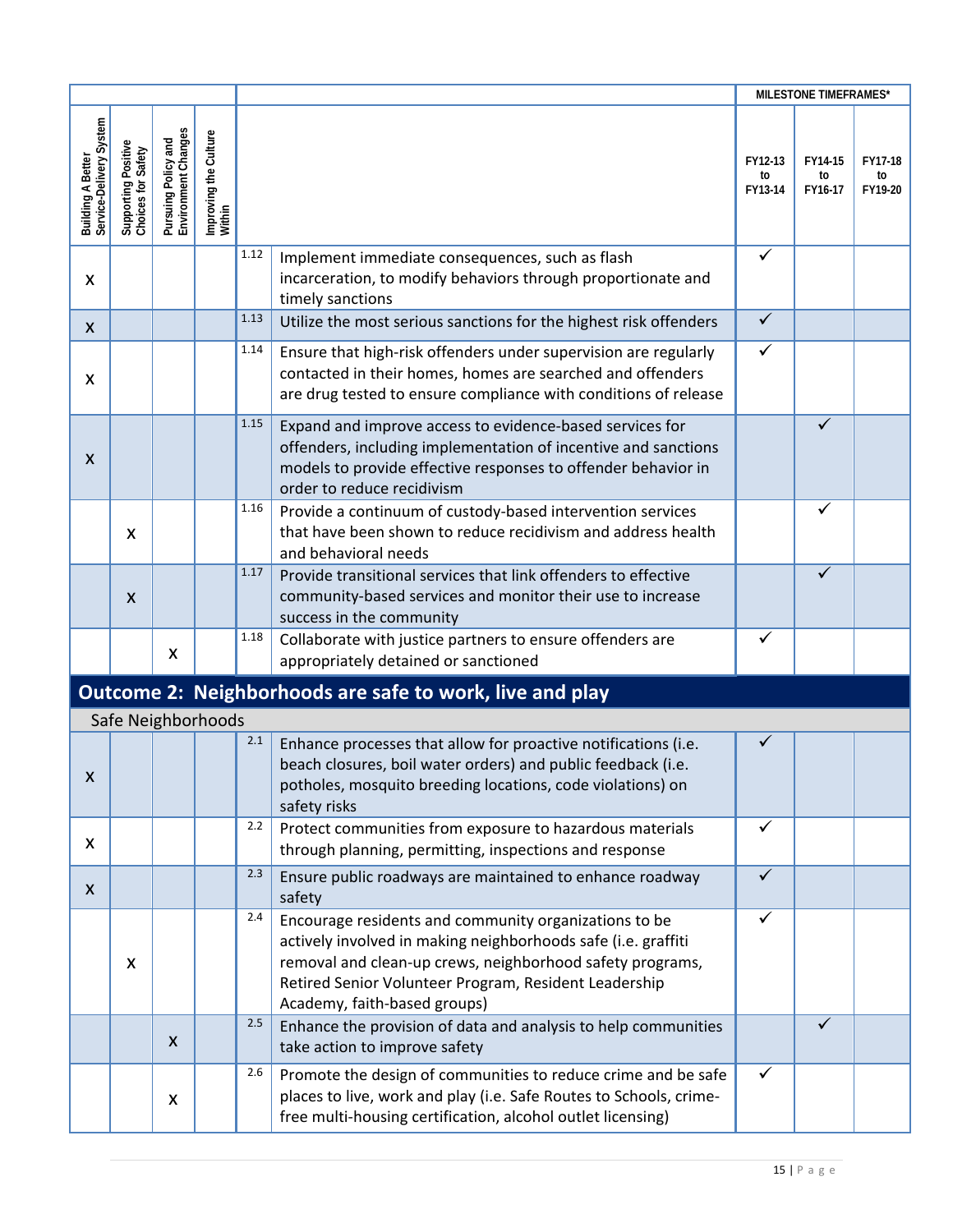|                                              |                                           |                                            |                                 |      |                                                                                                                                                                                                                 |                          | <b>MILESTONE TIMEFRAMES*</b> |                          |
|----------------------------------------------|-------------------------------------------|--------------------------------------------|---------------------------------|------|-----------------------------------------------------------------------------------------------------------------------------------------------------------------------------------------------------------------|--------------------------|------------------------------|--------------------------|
| Building A Better<br>Service-Delivery System | Supporting Positive<br>Choices for Safety | Pursuing Policy and<br>Environment Changes | Improving the Culture<br>Within |      |                                                                                                                                                                                                                 | FY12-13<br>to<br>FY13-14 | FY14-15<br>to<br>FY16-17     | FY17-18<br>to<br>FY19-20 |
|                                              |                                           | $\pmb{\times}$                             |                                 | 2.7  | Continue to implement land use goals and policies to ensure<br>that new development is located away from hazards and is<br>constructed in a manner that is safe for all residents                               | $\checkmark$             |                              |                          |
|                                              | Safe Families                             |                                            |                                 |      |                                                                                                                                                                                                                 |                          |                              |                          |
| $\boldsymbol{\mathsf{X}}$                    |                                           |                                            |                                 | 2.8  | Develop trauma-informed coordinated services that provide<br>individuals with appropriate interventions and resources                                                                                           |                          |                              |                          |
| X                                            |                                           |                                            |                                 | 2.9  | Use Medical Examiner data to inform County services and target<br>resources around contributing factors to preventable deaths                                                                                   | $\checkmark$             |                              |                          |
|                                              | $\boldsymbol{\mathsf{X}}$                 |                                            |                                 | 2.10 | Help families take action to make their homes safe (i.e. security,<br>fall prevention, pool safety, defensible space requirements,<br>etc.)                                                                     | $\checkmark$             |                              |                          |
|                                              | X                                         |                                            |                                 | 2.11 | Enhance information and outreach strategies to youth and<br>families to warn them of the risk associated with unhealthy<br>choices and behaviors and help connect them to resources<br>within their communities | ✓                        |                              |                          |
|                                              |                                           | X                                          |                                 | 2.12 | Educate the public on responsible pet ownership to prevent<br>harm to owners and pets                                                                                                                           | $\checkmark$             |                              |                          |
|                                              | Safe Workplaces                           |                                            |                                 |      |                                                                                                                                                                                                                 |                          |                              |                          |
|                                              |                                           |                                            | $\boldsymbol{\mathsf{x}}$       | 2.13 | Develop trauma-informed knowledge workers who are trained<br>on how to identify trauma, how to respond accordingly and are<br>aware of the impact of trauma on themselves                                       |                          |                              |                          |
|                                              |                                           |                                            | X                               | 2.14 | Take actions to ensure work areas are safe and secure every day<br>for employees and customers alike                                                                                                            | ✓                        |                              |                          |
|                                              |                                           |                                            | X                               | 2.15 | Incorporate protection, programs, and services into employee<br>wellness initiatives to reduce workplace injuries and increase<br>employee health and efficiency                                                |                          |                              |                          |
|                                              |                                           |                                            | X                               | 2.16 | Encourage businesses to take action to create safe and healthy<br>workplaces, benefiting employees and the financial bottom line                                                                                |                          | ✓                            |                          |
|                                              |                                           |                                            |                                 |      | <b>Outcome 3: Communities are resilient to disasters and emergencies</b>                                                                                                                                        |                          |                              |                          |
|                                              |                                           |                                            |                                 |      | <b>Trained and Capable First Responders</b>                                                                                                                                                                     |                          |                              |                          |
| X                                            |                                           |                                            |                                 | 3.1  | Implement a full upgrade of the Regional Communication<br>System to the next-generation technology, enabling secure,<br>reliable and comprehensive first responder communication<br>through the year 2030       |                          | ✓                            |                          |
| X                                            |                                           |                                            |                                 | 3.2  | Coordinate with local and regional agencies' emergency services<br>and critical first responder agencies to strengthen the regional<br>emergency notification system                                            | ✓                        |                              |                          |
| X                                            |                                           |                                            |                                 | 3.3  | Enhance the volunteer firefighter program with standardized<br>training and staff capacity                                                                                                                      |                          | $\checkmark$                 |                          |